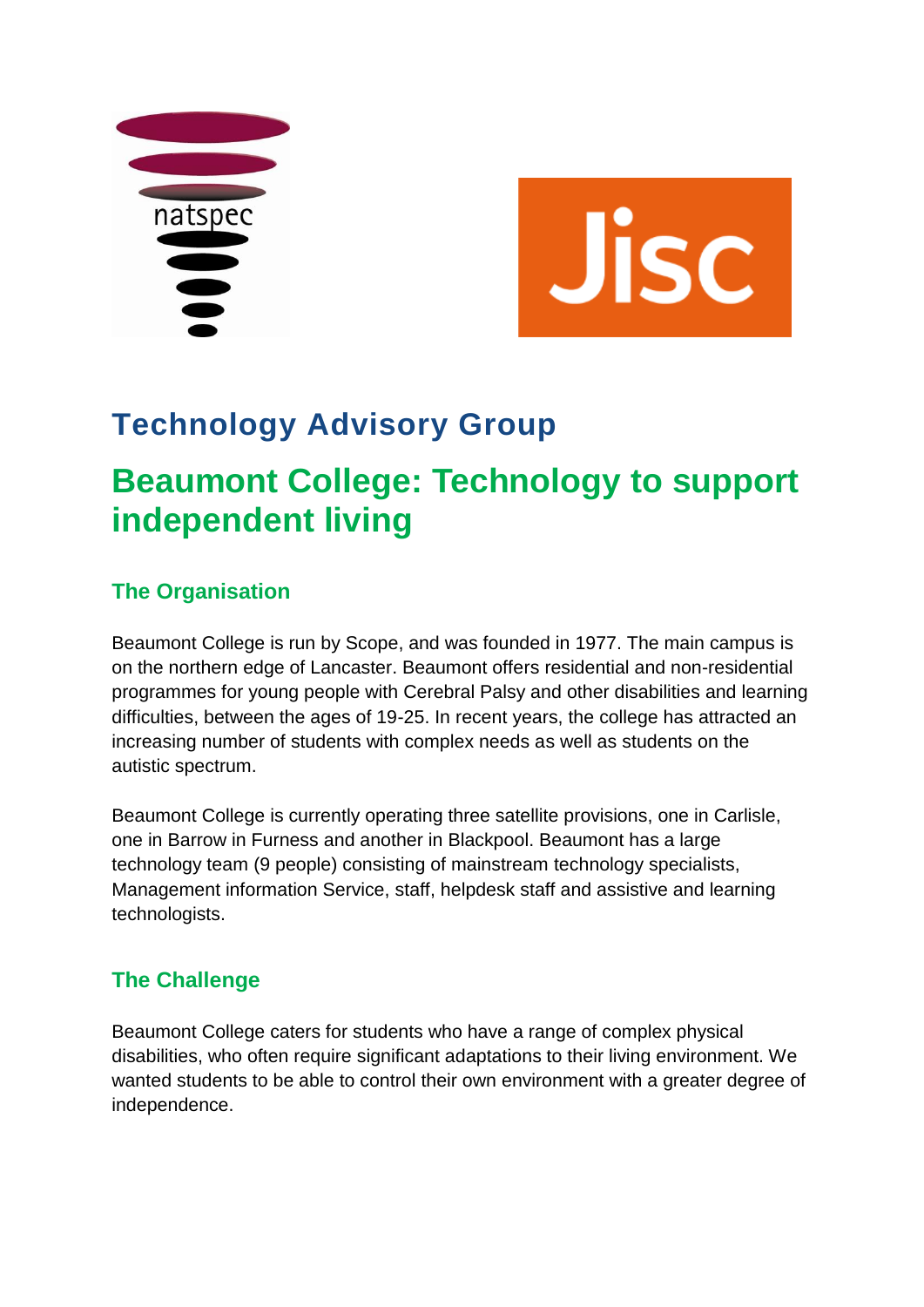#### **The solution**

We decided to put Environmental Control Systems (ECS) in the college residences. Through a commercial partnership with BT called 'Connect to Control', which concluded in April 2014, one third of the college's residential accommodation has been equipped with ECS. We also installed systems for 4 former students living in a nearby house.

We met with students individually to find out what they wanted to control - equipment such as the TV or video, or aspects of the room such as windows or blinds. We then looked at how this could be done, based on their existing access devices. Most students already using an AAC device used this as their ECS controller, whilst the project funding secured speech generating devices for others. If voice output was not required, the controller had to meet their access needs and their preferences – these included an accessible tablet PC and simple IR devices.



The student and key support staff were trained and supported to use the equipment as independently as possible. Use of the ECS system linked to the learning programme for each learner's aims and expected outcomes. Each student had a named assistive technologist who liaised with the rest of the staff team and oversaw all technology options.

Regular reviews ensured the systems remained fit for purpose; that students were happy with their operation and that additional elements were included as required. In parallel to the 'age and disability' systems from RSL Steeper we investigated the use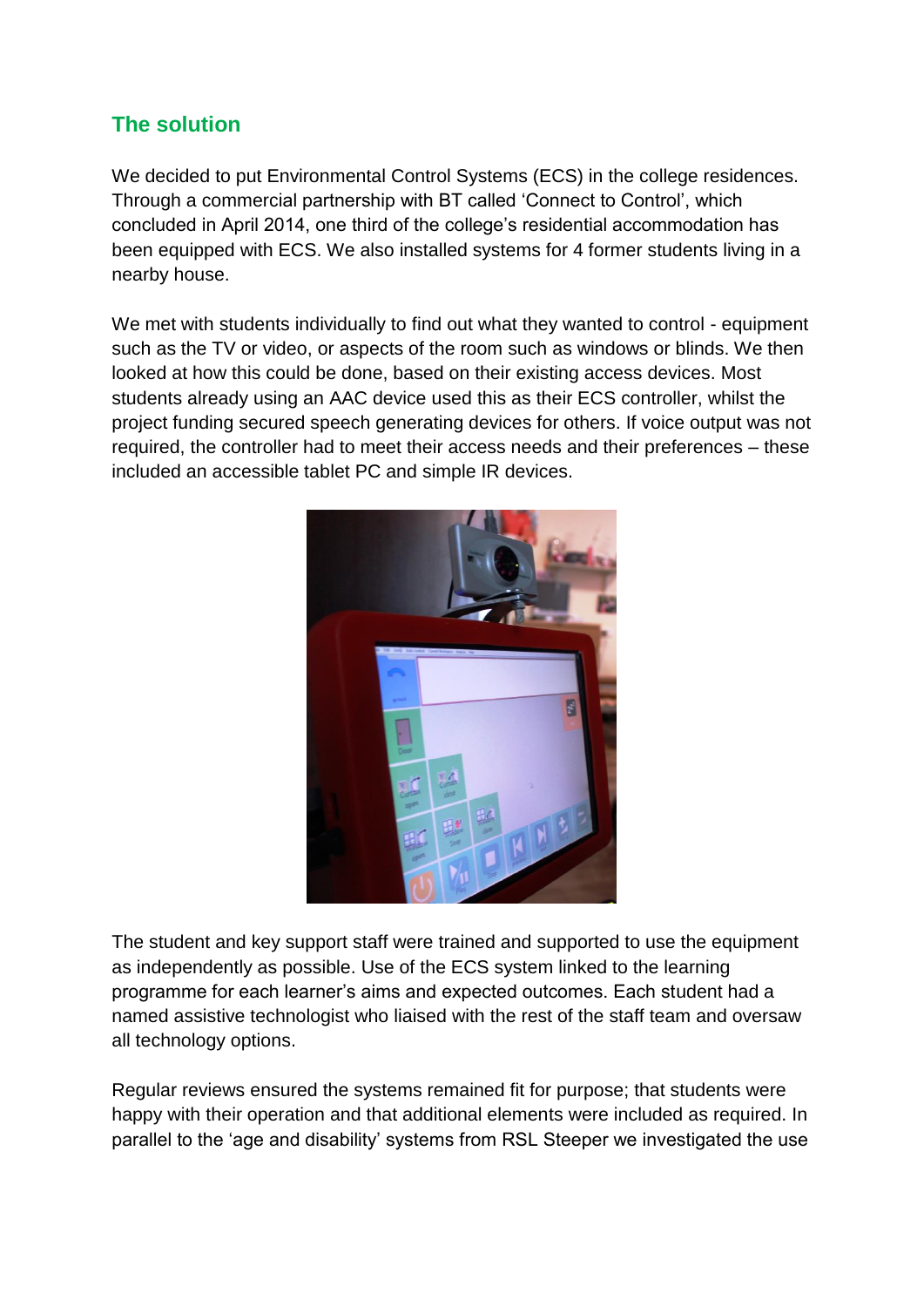of mainstream, 'internet of things' and home automation equipment. The challenge was to ensure that it was accessible to students with physical disabilities.

This was achieved through the use of the Grid 2 and a 'software bridge'; the resulting prototype used a z-wave / Ethernet interface to allow any device with a web browser to control system elements such as lights, appliances etc. as well as allowing any Grid 2 based device to control the system. Therapy Box developed our prototype system which is now available as the Smart Hub product.

#### **The outcome**

28 student rooms and one community house were equipped with ECS, students were given a controller device and staff and students were trained and supported in their use.

Once installed, students enjoyed using the systems which increased their levels of independence and dignity, and enabled them to control and influence their own environment.

#### **The impact**

Embedding ECS into the extended curriculum has resulted in a richer life skills programme and increased levels of independence. Students enjoy using the technology, which if it was installed in future accommodation could considerably reduce their support costs over a lifetime.

The project funding has resulted in a significant capital investment in technology that is now fixed in the building. This investment will have a positive impact on current and future students; most of the equipment has a long design life and if properly serviced will last for some time.

Many support staff are now familiar with the equipment, and as a result new students will be better supported in its use.

All controller equipment (such as AAC devices, accessible tablets etc.) has been signed over to the students it was issued to.

#### **Conclusion and Future plans**

The provision of ECS is now embedded into our practice. The equipment will be further customised according to the needs and wishes of our learners

We intend to make use of more equipment from the mainstream, home automation or internet of things markets rather than use disability badged equipment. This